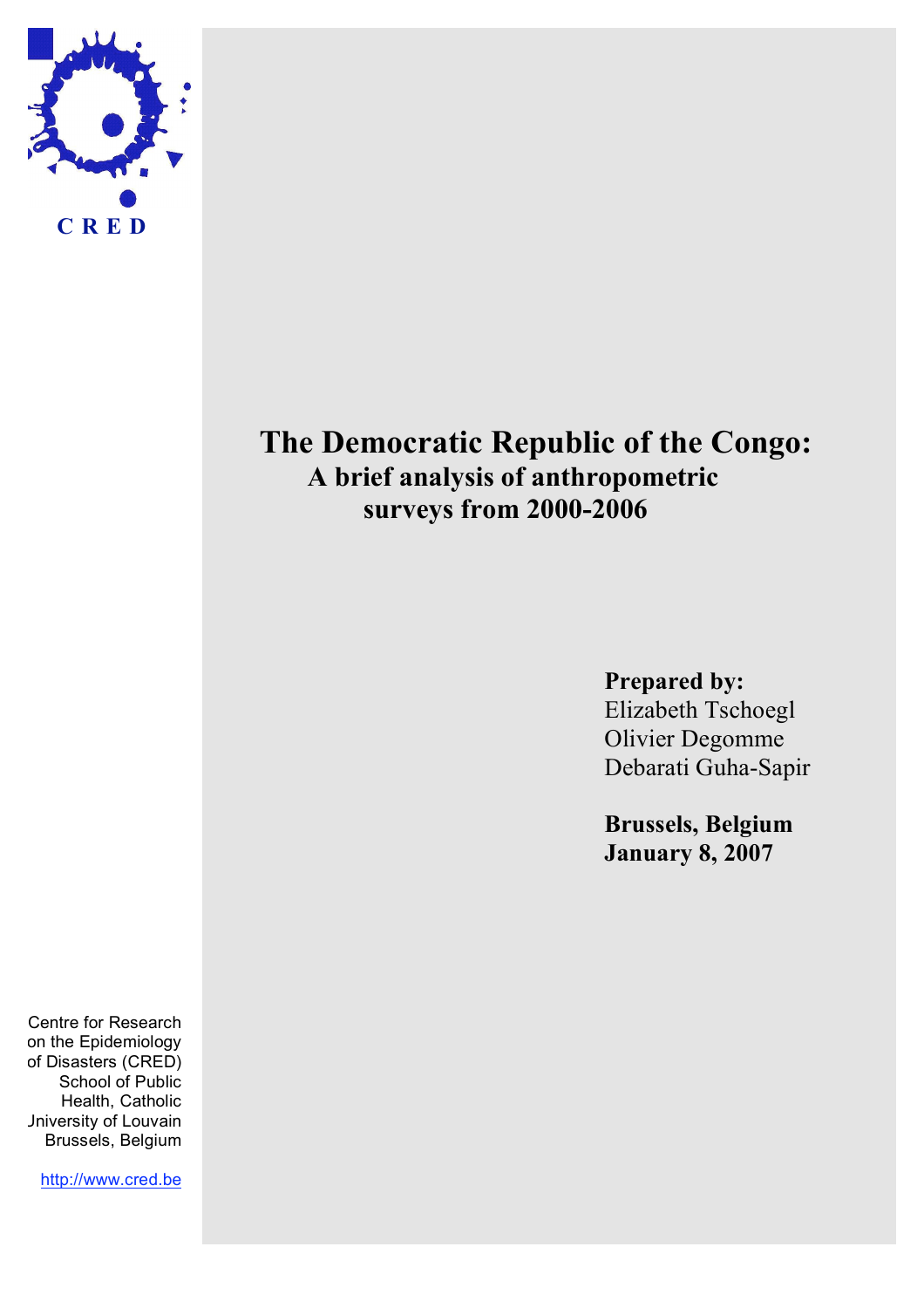#### **1. INTRODUCTION**

The following presents a brief analysis of the mortality and nutrition situation in the Democratic Republic of Congo from 2000-2006 based on a summary of surveys, academic articles, and UN documentation over that period. The information was collected for the purpose of analysis in CRED's Complex Emergency Database (CE-DAT).

At the present time the database has only limited information for the years prior to 2000 and so has not included them in the analysis, although we acknowledge that the conflict began in 1998.

N.B. There were ten provinces plus Kinshasa until February 2006 when the government changed the Constitution to include 26 provinces. However as this is not yet reflected in documentation for DRC we will maintain the previously used 11 provinces.

## **2. TIMELINE OF CONFLICT**

- 1997: The government of Mobutu Sese Seko is ousted from power by a rebellion led by Laurent-Désiré Kabila with support from Rwanda (who were attempting to force genocide perpetrators seeking refuge in the DRC back into Rwanda).
- 1998: Laurent Kabila turns against Rwandan and Ugandan supporters to reduce their influence and power in the DRC. Rwanda and Uganda retaliate under the auspices of protecting national borders but underlying is a conflict over DRC's vast mineral resources.

Two separate conflict fronts develop. The first in the East (Kivus, Maniema, Kasai Oriental, and North Katanga) under RCD-Goma control (backed by Rwanda), particularly in big villages. The second in the North East (Equateur and Oriental Province) under the control of MLC (backed by Uganda).

1999: Lusaka Accord, a ceasefire agreement, is signed by warring factions but fighting continues especially in Eastern parts of the country. Mandated an Inter-Congolese Dialogue for the creation of a transitional government, constitution, and election proceedings.

UN Mission to the Congo (MONUC) established although with limited mandate and small troop numbers.

- 2001: Laurent-Désiré Kabila assassinated. Son Joseph Kabila named head of state.
- 2002: Accord signed in South Africa bridging the way for peace and for the new government.
- 2003: Transitional government is formed. MONUC expands its mission in the DRC. Foreign troops are withdrawn. Fighting greatly diminished although DRC forces continue to try and control smaller rebel groups.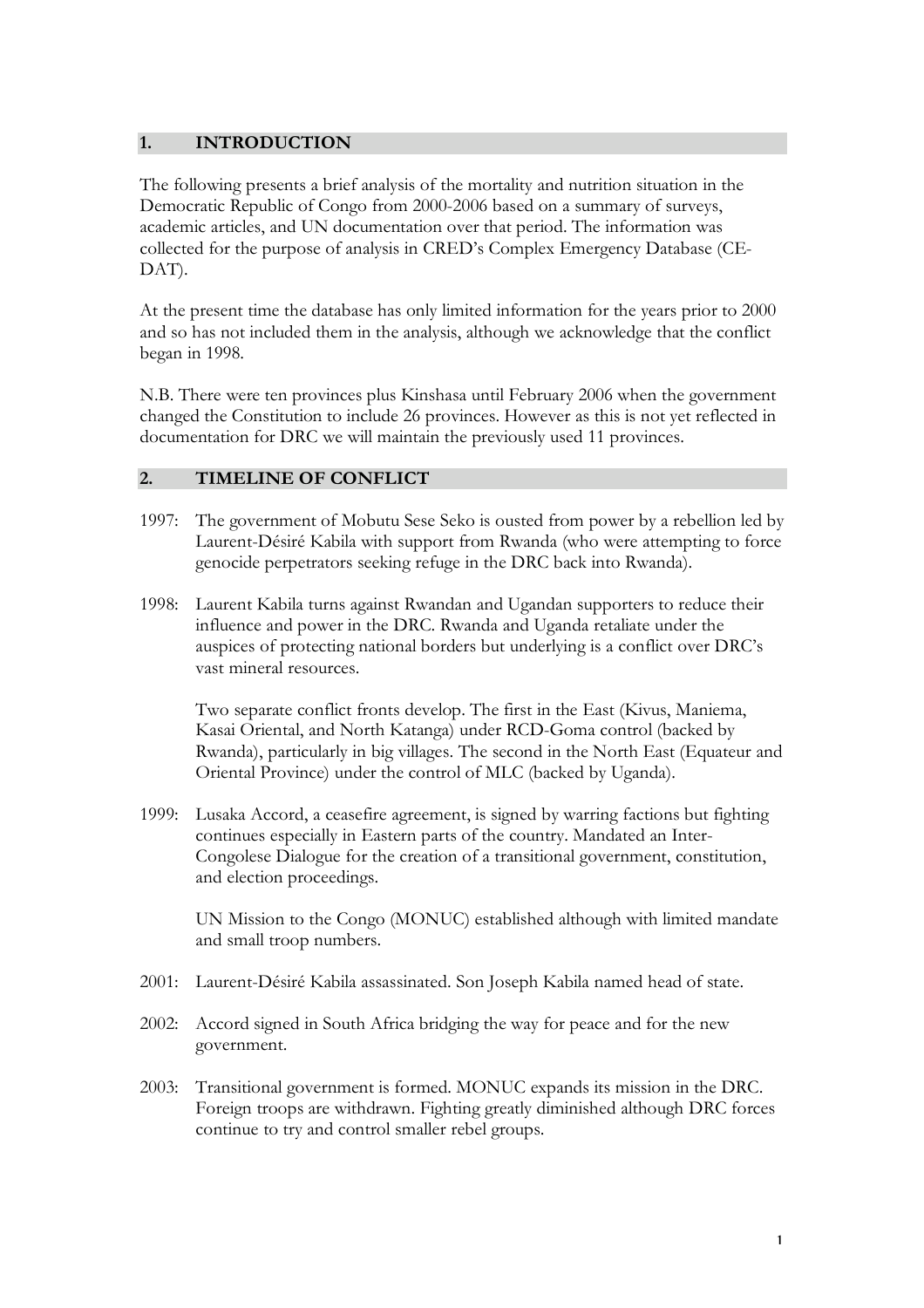2006: DRC holds first multi-party elections in July between Joseph Kabila and Jean-Pierre Bemba but results of the election are disputed. Second election held in October. Despite initial rioting, Bemba concedes defeat.

(Refugees International, 2006).

#### **3.0 POPULATION DEMOGRAPHICS**

The total population within the DRC is estimated to be approximately **57,549,000 people** (WHO, 2006**).** 

The population estimate for the DRC includes 204,500 refugees from numerous conflicts in surrounding countries (Table 1)**.**

Table 1. Estimated refugee population currently living in the DRC.

| Country           | <b>Number of Refugees</b> |
|-------------------|---------------------------|
| Angola            | 106,800                   |
| Rwanda            | 42,400                    |
| Burundi           | 19,100                    |
| Uganda            | 19,000                    |
| Sudan             | 11,700                    |
| Congo-Brazzaville | 5,200                     |

\*USCRI, 2005.

Of increasing concern is the large internally displaced population (IDP) currently residing in almost every province throughout the DRC. In 2005 the UNDP estimated the population of IDPs at 1,664,000 (UNDP, 2005). Since that time numbers have fluctuated within the country and between provinces, although current figures from OCHA suggest there are **1,477,327 IDPs** spread over the following provinces:

Table 2. Estimated IDP population currently living within the DRC (see attached map).

| <b>Number of Displaced Persons</b> |
|------------------------------------|
| 686,500                            |
| 197,135                            |
| 185,500                            |
| 175,815                            |
| 100,000                            |
| 85,330                             |
| 40,000                             |
| 5,650                              |
| 1,800                              |
|                                    |

\*OCHA, 2006.

There are an additional 431,000 Congolese refugees currently seeking asylum in other countries (UNDP, 2006).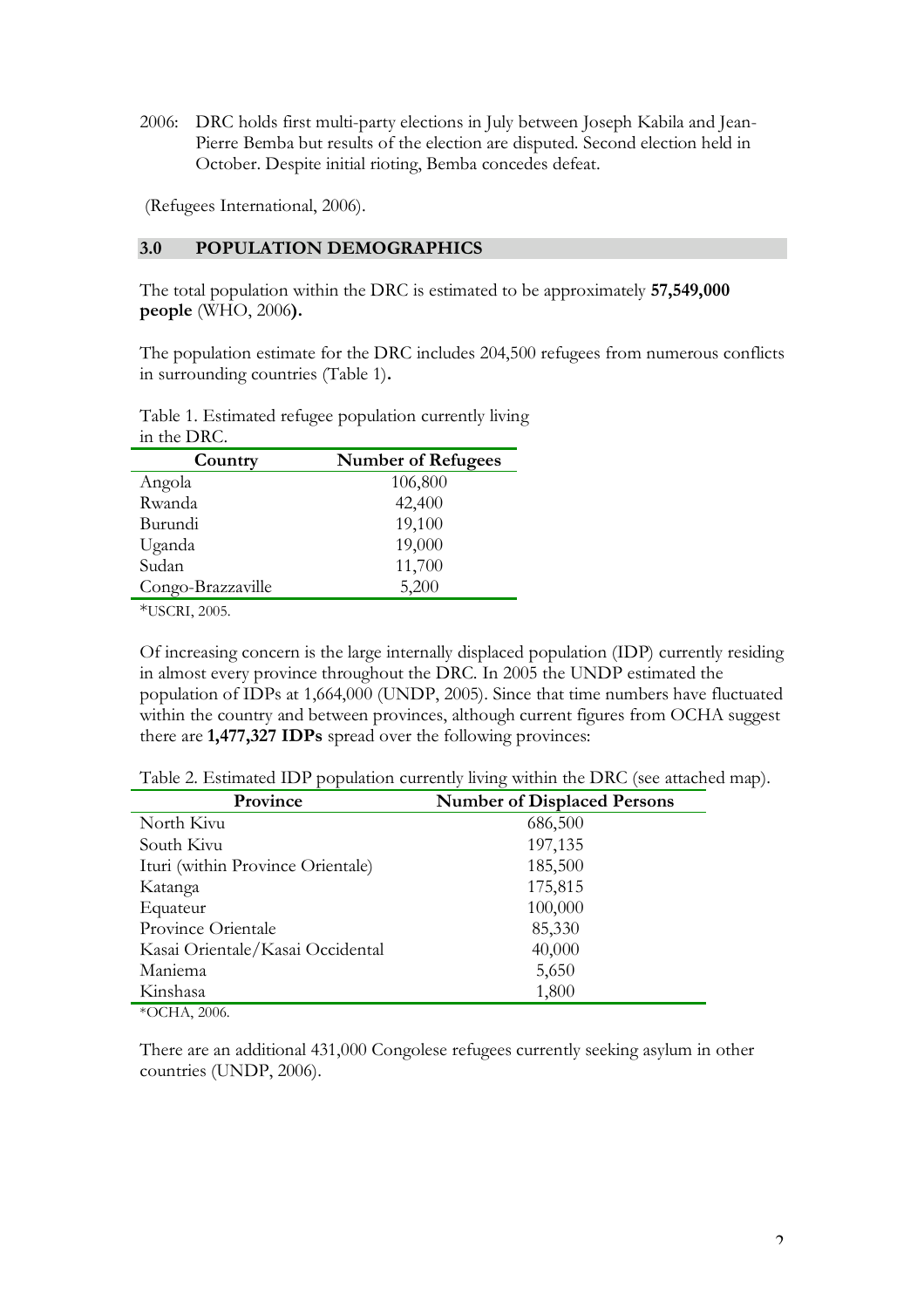## **4.0 CE-DAT SURVEY RESULTS**

The following are results drawn from surveys in the CE-DAT database from 2000-2006. The three main indicators CMR, U5MR and GAM are widely recognized as those that best illustrate the humanitarian status of affected populations. Tables 4,6, and 8 in the following three sections indicate the severity of the situation in progressively shaded boxes.

## **4.1 MORTALITY**

National level statistics put the current crude death rate (CDR) in the DRC at 13.27/1000 people, which is converted to a crude mortality rate  $(CMR)^1$  of 0.36 deaths/10,000 people/day (CIA, 2006). This is slightly below the Sphere standard for Sub-Saharan Africa of 0.44/10,000/day but should not be interpreted to signal that the mortality situation in the DRC is above alarm.

There are currently 89 survey results for crude mortality rate (CMR) in the database for 2000-2006 in the 11 provinces of DRC. They represent a mixture of IDPs, residents, returnees, and some refugees.

The WHO emergency threshold of 1 death/10,000 people/day is an emergency threshold used in the humanitarian community to signal that a situation has reached alert level. **37 of the 89 surveys (41.57%) found CMRs above the emergency threshold of 1/10,000/day**.

7 of the 12 (58.3%) surveys conducted amongst IDPs and IDPs-residents found CMRs above 1/10000/day, whereas 26 out of 70 (37.14%) surveys conducted amongst resident populations found elevated CMRs.

| Province           | 2000    | 2001      | 2002    | 2003        | 2004        | 2005        | 2006      |
|--------------------|---------|-----------|---------|-------------|-------------|-------------|-----------|
| Bandundu           | NA      | 0,4(1)    | 0,72(2) | <b>NA</b>   | 0,41(2)     | NA.         | <b>NA</b> |
| Bas-Congo          | NA      | 0,6(1)    | 0,46(1) | <b>NA</b>   | 0,26(1)     | <b>NA</b>   | NA        |
| Equateur           | NA      | 1,75(2)   | 0,20(1) | 2,10<br>(1) | 0,77<br>(4) | 0,60(5)     | 1,34(2)   |
| Kasai Occidental   | NA.     | <b>NA</b> | 1,28(1) | <b>NA</b>   | 0,54(2)     | NA.         | <b>NA</b> |
| Kasai Oriental     | NA      | <b>NA</b> | 0,81(3) | NA          | 0.65(4)     | NA.         | NA        |
| Katanga            | 3,78(1) | 1,1(1)    | 1,07(4) | 1,58(3)     | 0.91(6)     | (2)<br>1,07 | 2,13(3)   |
| Kinshasa           | NA      | NA        | 0,59(1) | NA          | 0.46(1)     | NA.         | <b>NA</b> |
| Maniema            | NA      | 2,1(2)    | 0,99(1) | NA          | 1,71(2)     | NA.         | <b>NA</b> |
| North Kivu         | NA      | NA        | 0,83(3) | NA          | 0.54(3)     | 0,74(2)     | NA        |
| Province Orientale | 0,75(3) | <b>NA</b> | 1,43(3) | <b>NA</b>   | 0,54(4)     | 4,1(1)      | <b>NA</b> |
| South Kivu         | 1,29(3) | <b>NA</b> | 0,63(1) | <b>NA</b>   | 1,59(5)     | 1,03(1)     | NA.       |

Table 3. Average CMR (per 10,000 per day) by province and the number of surveys (in brackets) on which the calculations are based.

 $1$  Crude Mortality Rate (CMR) is a measure used to estimate the rate at which members of the population die during a specific period from all causes.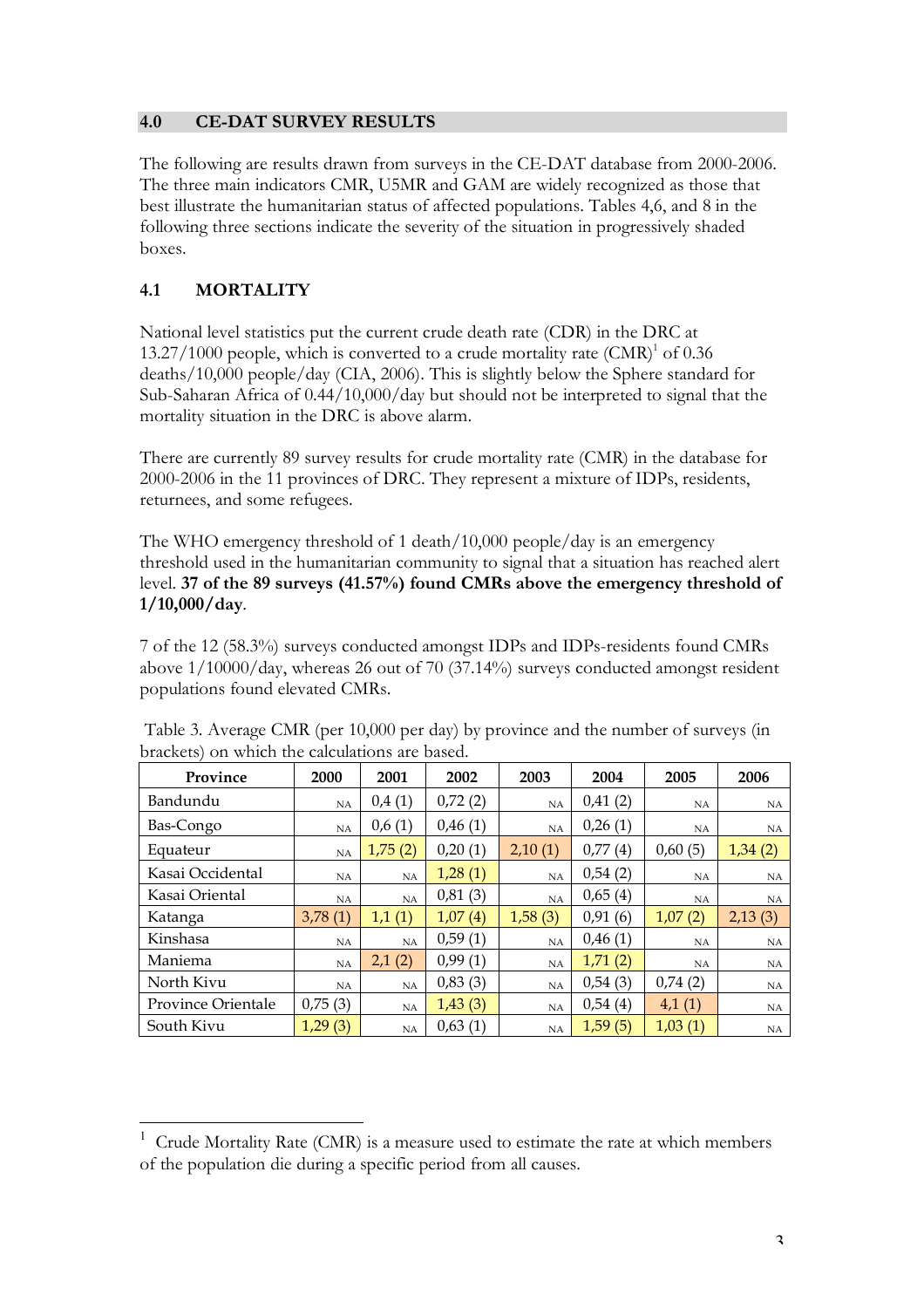Table 4. Summary of survey results above and below WHO emergency threshold for CMR.

| <b>Status</b> | <b>Crude Mortality Rate</b><br>(CMR / 10000 / day) | <b>Number of Surveys</b><br>$(from 2000-Present)$ | Percentage<br>$\binom{0}{0}$ |
|---------------|----------------------------------------------------|---------------------------------------------------|------------------------------|
| Acceptable    | $CMR \leq 1$                                       | 52                                                | 58,43                        |
| Alert         | CMR $>= 1$ or $\le = 2$                            | 29                                                | 32,58                        |
| Crisis        | $CMR \geq 2$                                       |                                                   | 8.99                         |

## **4.2 UNDER FIVE MORTALITY RATE**

There are currently 98 survey results for under five mortality rate  $(U5MR)^2$  in the database for 2000-2006 in the 11 provinces of DRC. They represent a mixture of IDPs, residents, returnees, and some refugees.

A U5MR of < 2 deaths/10,000 persons/day is internationally recognized as representing an "acceptable" level (or expected level) of deaths per day, which roughly works out to be a doubling of the CMR for the region. A U5MR of  $\geq$ 2/10,000/day but  $\leq$ 4/10,000/day represents an escalation of a situation, and anything  $\geq$ 4/10,000/day is considered a crisis.

61 of the 98 (62.25%) surveys of U5MR in the DRC over the past six years found U5MRs above the alert status.

12 of the 98 (12.25%) found there to be an emergency situation. **Four of the surveys that suggest an emergency situation were taken within the past two years**.

**11 out of the 15 surveys (73.33%) taken in IDP/IDP-resident situations showed a U5MR** of  $\geq 2/10,000/day$ , whereas 32 out of 76 surveys (42.11%) taken in resident situations found similar U5MR.

| Province           | 2000      | 2001      | 2002    | 2003      | 2004    | 2005      | 2006      |
|--------------------|-----------|-----------|---------|-----------|---------|-----------|-----------|
| Bandundu           | NA        | 1(1)      | 2,01(2) | NA        | 1,04(2) | <b>NA</b> | <b>NA</b> |
| Bas-Congo          | NA        | 2(1)      | 1,51(1) | NA        | 0,92(1) | <b>NA</b> | NA        |
| Equateur           | NA        | 4,2(2)    | 1,28(1) | 4,89(1)   | 1,86(4) | 1,76(5)   | 3,41(2)   |
| Kasai Occidental   | NA        | <b>NA</b> | 2,60(1) | NA        | 1,40(2) | <b>NA</b> | <b>NA</b> |
| Kasai Oriental     | NA        | NA        | 2,21(3) | NA        | 1,63(4) | NA        | NA        |
| Katanga            | 8,06(1)   | 6,75(2)   | 3,31(4) | 3,75(3)   | 2,64(6) | 2,60(2)   | 6,11(3)   |
| Kinshasa           | NA        | 0,76(8)   | 1,42(1) | NA        | 1,25(1) | <b>NA</b> | <b>NA</b> |
| Maniema            | NA        | 5,75(2)   | 2,93(1) | <b>NA</b> | 2,66(1) | NA        | <b>NA</b> |
| North Kivu         | <b>NA</b> | <b>NA</b> | 3,05(3) | NA        | 1,12(3) | 1,90(2)   | NA.       |
| Province Orientale | 1,36(3)   | NA        | 2,69(3) | NA        | 1,05(4) | 6,9(1)    | NA        |
| South Kivu         | 2,79(5)   | NA        | 0,95(1) | NA        | 2,81(4) | 3,15(1)   | NA        |

Table 5. Average U5MR (per 10,000 per day) by province and the number of surveys (in brackets) on which the calculations are based.

 <sup>2</sup> Under Five Mortality Rate (U5MR) is an estimate of the number of deaths from all causes among children between birth and five years of age over a specific period of time.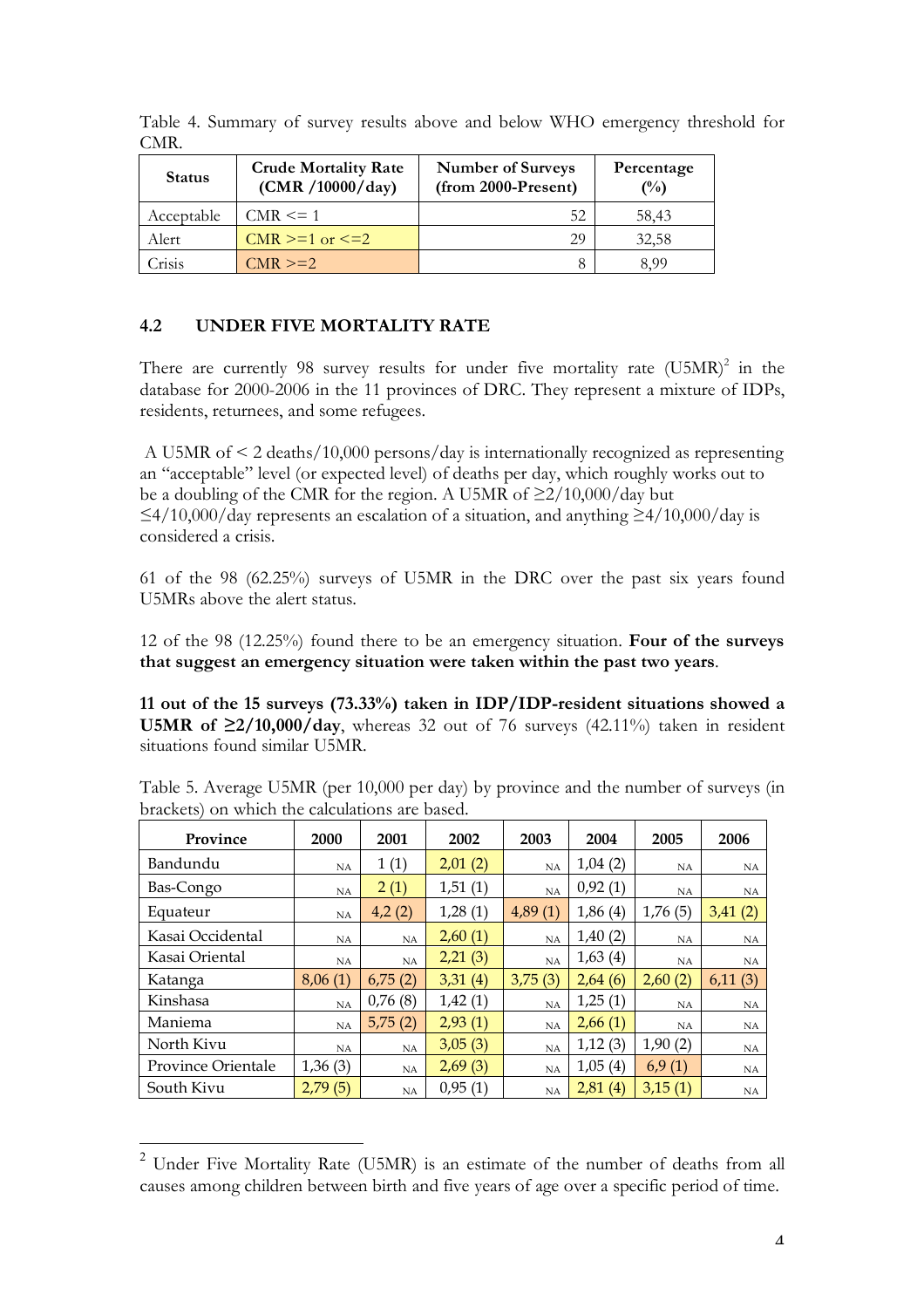| <b>Status</b> | <b>Under Five Mortality Rate</b><br>(U5MR / 10000 / day) | <b>Number of Surveys</b><br>$(from 2000-Present)$ | Percentage of<br>total $\left(\frac{0}{0}\right)$ |
|---------------|----------------------------------------------------------|---------------------------------------------------|---------------------------------------------------|
| Acceptable    | $U5MR \le 2$                                             | 44                                                | 44.89                                             |
| Alert         | U5MR $>= 2$ or $\le = 4$                                 | 42                                                | 42,86                                             |
| Crisis        | $U5MR \geq 4$                                            | 12                                                | 12,25                                             |

Table 6. Summary of survey results above and below WHO emergency threshold for U5MR.

## **4.3 NUTRITION**

There are currently 56 survey results for global acute malnutrition  $(GAM)^3$  in the database for 2000-2006 in 9 of the 11 provinces of DRC. They represent a mixture of IDPs, residents, returnees, and some refugees.

A GAM Z-score ≥10% is generally considered to indicate a serious nutrition situation, while ≥15% is a warning of a critical acute nutrition situation.

25 of the 56 surveys (44.64%) found GAM  $\geq$ 10% indicating a serious situation. Only 2 of the 56 (3.57%) surveys indicated a critical situation. **However 5 of the 56 surveys (8.93%) that found a serious acute nutrition situation were conducted in 2006.**

**11 of the 16 surveys (68.75%) conducted in IDP/IDP-resident populations found GAM ≥10%,** whereas 13 of 33 surveys (39.39%) conducted in resident populations found a GAM of  $\geq 10\%$ .

| Table 7. Average GAM (%) by province among children 6-59 months and the number of |  |  |  |  |
|-----------------------------------------------------------------------------------|--|--|--|--|
| surveys (in brackets) on which the calculations are based.                        |  |  |  |  |

| Province                  | 2000      | 2001      | 2002      | 2003      | 2004      | 2005      | 2006      |
|---------------------------|-----------|-----------|-----------|-----------|-----------|-----------|-----------|
| Bandundu                  | NA.       | NA        | <b>NA</b> | NA        | <b>NA</b> | <b>NA</b> | <b>NA</b> |
| Bas-Congo                 | NA        | <b>NA</b> | NA        | <b>NA</b> | NA        | <b>NA</b> | NA        |
| Equateur                  | NA        | NA.       | NA        | 4,4(1)    | 10,75(2)  | 7,58(5)   | 13,60(2)  |
| Kasai Occidental          | NA.       | NA.       | NA        | <b>NA</b> | NA        | <b>NA</b> | <b>NA</b> |
| Kasai Oriental            | <b>NA</b> | <b>NA</b> | 9,5(3)    | 28,1(1)   | NA        | <b>NA</b> | <b>NA</b> |
| Katanga                   | <b>NA</b> | NA        | NA        | 5,03(3)   | 6,45(2)   | 4,90(2)   | 11,8(3)   |
| Kinshasa                  | NA        | 10,89(8)  | NA        | <b>NA</b> | <b>NA</b> | <b>NA</b> | <b>NA</b> |
| Maniema                   | <b>NA</b> | 9,35(2)   | <b>NA</b> | 16.9(1)   | 14,40(1)  | <b>NA</b> | NA        |
| North Kivu                | <b>NA</b> | 11,1(2)   | <b>NA</b> | 11,85(2)  | 11,9(1)   | 8,0(2)    | NA        |
| <b>Province Orientale</b> | 7,7(2)    | NA        | NA        | NA        | <b>NA</b> | <b>NA</b> | NA        |
| South Kivu                | 7,1(2)    | NA        | 10.9(1)   | 9,8(3)    | 8,3(3)    | 6,4(2)    | NA        |

<sup>&</sup>lt;sup>3</sup> Global Acute Malnutrition (GAM) is an index measuring weight-for-height, reflecting recent weight loss or gain, which is the best indicator of wasting. Here GAM calculated using Z-scores (defined as weight-for-height index less than -2 standard deviations from the median weight of the reference distribution for children of the same height and/or having oedema) were used for the analysis.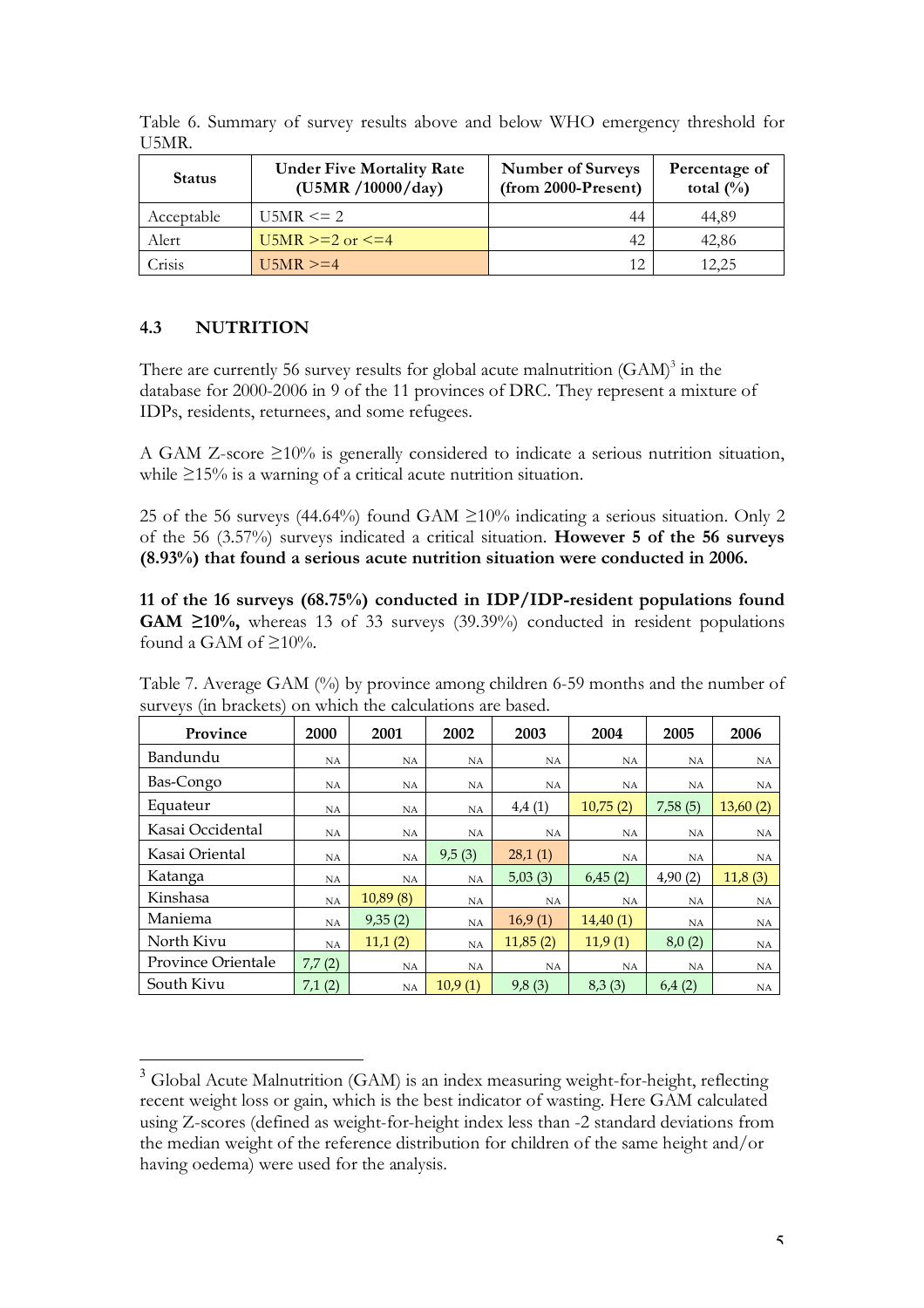| Severity   | <b>GAM WFH Z-Score</b><br>Scales $(\% )$ | <b>Number of Surveys</b><br>$(2000-Present)$ | Percentage of total<br>surveys $(\%)$ |
|------------|------------------------------------------|----------------------------------------------|---------------------------------------|
| Acceptable | $<$ 5                                    |                                              | 5,36                                  |
| Poor       | $5-9,9$                                  | 28                                           | 50                                    |
| Serious    | $10-14,9$                                | 23                                           | 41,07                                 |
| Critical   | >15                                      |                                              | 3,5                                   |

Table 8. Summary of survey results above and below accepted emergency threshold for GAM.

**Areas of low GAM must be looked at against U5MR. Areas with good nutrition and high child mortality may seem contradictory, but high levels of child mortality in the immediate past (mortality surveys are recalls and nutrition surveys are instant pictures) may present only those children who have survived or who had better nutritional status to begin with.**

## **5.0 CONCLUSIONS**

- In 2004 the IRC estimated that potentially 3.9 million people died from causes directly or indirectly attributable to the conflict during the years of 1998-2004. In addition to quantifying the magnitude of the conflict they provided the following key insights:
	- o **Most deaths were from easily preventable and treatable illnesses rather then violence**;
	- o **Most mortality rates were higher in unstable eastern provinces**.
- Our analysis of the distribution of CMR and U5MR across all provinces yielded similar findings. **Mortality rates were higher in unstable provinces in which the 2001 and 2003 conflict front lines ran through**.
- As a result of the instability in the eastern provinces, large populations were forced out of their homes and communities and have become displaced in eastern provinces, i.e. North and South Kivu, among others. **The main humanitarian priority will be in provinces that are recipients of the displaced rather than the places where the conflict is concentrated.**
- Displaced populations have moved into areas with little capacity to accommodate huge influxes of people putting additional strains on available resources. **The additional burden of malnourished people (who are therefore more prone to illness) without shelter will stretch the resources of the local health sectors to their limits**. Disease outbreaks such as cholera, plague, and typhoid fever in South Kivu and Kinshasa (dense population per square kilometer) are a signal of poor sanitation conditions and may be a warning that facilities are stretched to capacity.
- While **vaccination programs remain paramount** to addressing preventable diseases, a sentinel surveillance system however crude would be a significant step towards preventing situations from worsening and preempting disease outbreaks.

The above conclusions have been drawn based on the evidence available but any input provided by colleagues in the field would be welcome, as it would improve the quality of the analysis provided.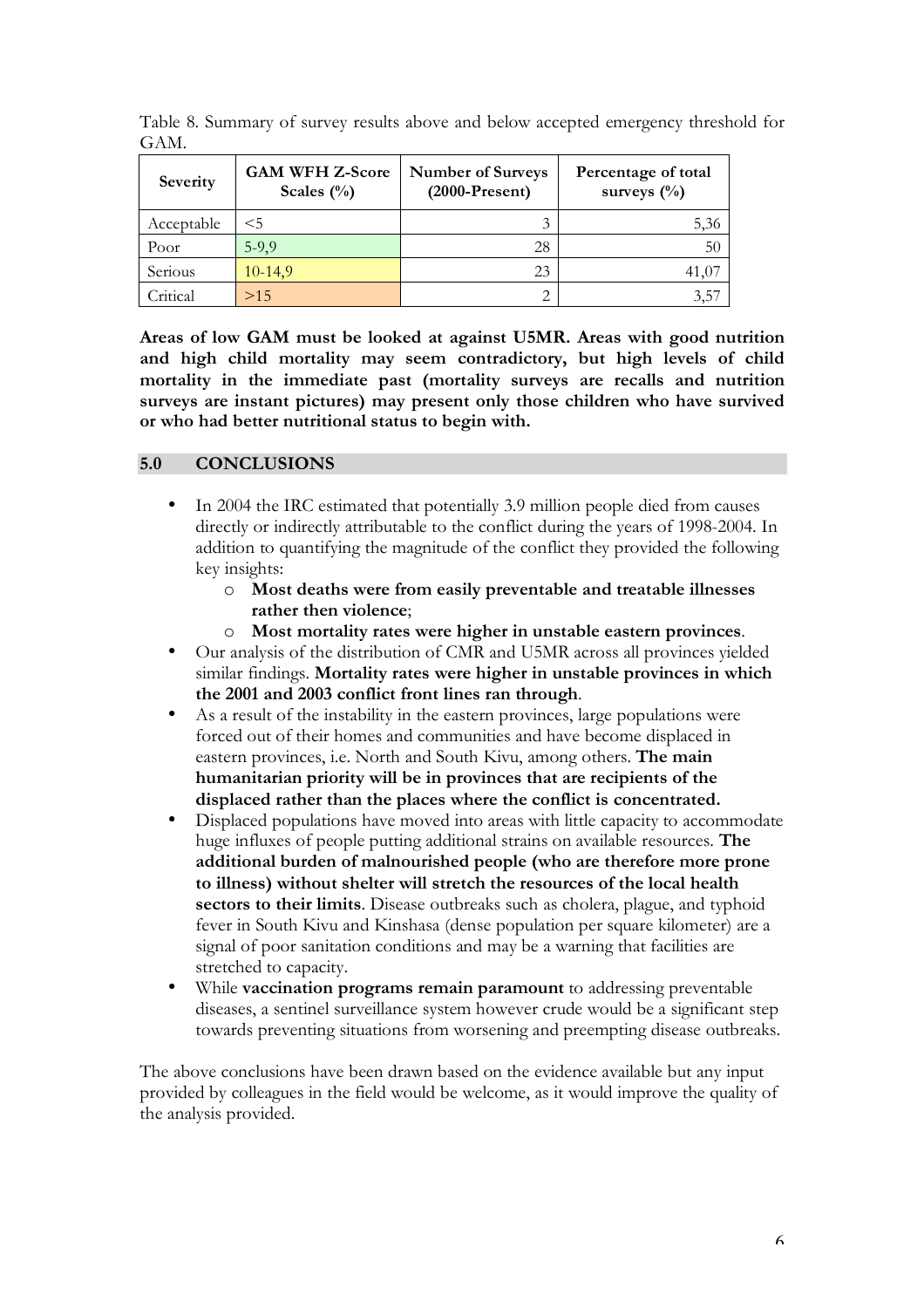## **BIBLIOGRAPHY**

Ahoua, L., Tamrat, A., Duroch, F. et al. High mortality in an internally displaced population in Ituri, Democratic Republic of Congo, 2005: Results of a rapid assessment under difficult conditions. *Global Public Health* October 2006; 1(3): 195-204.

Central Intelligence Agency (2006). *The World Fact Book: Democratic Republic of the Congo*.

Coghlan, B., Brennan R., Pascal, N., et al. Mortality in the Democratic Republic of Congo: a nationwide survey. *Lancet* 2006; 367: 44-51.

Neal, Rick, and Pearson, Nigel. (2006) *Seizing This Moment of Hope: Towards a Secure Future in the Democratic Republic of the Congo*. Refugees International: Washington, D.C.

Office for the Coordination of Humanitarian Affairs (2006) Internal Displacement in DRC. Geneva. [Accessed January 8, 2006: http://www.internaldisplacement.org/8025708F004BE3B1/(httpInfoFiles)/7DCF0D3A9F7AFE53C 125721800367576/\$file/IDP\_DRC\_31oct06.gif].

United Nations Development Program (2005). *Human Development Report. International cooperation at a crossroads: Aid, trade, and security in an unequal world.* New York.

United Nations Development Program (2006) *Human Development Report. Beyond Scarcity: Power, poverty and the global water crisis*. New York.

United States Committee for Refugees and Immigrants (2006) *World Refugee Survey*. Washington, DC.

van Herp, M., Parque, V., Rackley, E., Ford, N. Mortality, Violence and Lack of Access to Healthcare in the Democratic Republic of Congo. *Disasters* 2003; 27(2): 141-153.

World Health Organization (2006) *World Health Report*. Geneva.

We would like to acknowledge the invaluable contributions of surveys from the following: ACF-USA, ACF-F, African Humanitarian, ECHO, IRC, MdM, Merlin, MSF, MSF-B, MSF-H, MSF-S, MOH DRC, OFDA, PRONANUT, Save the Children-UK, USAID, UNICEF, UNHCR, World Vision.